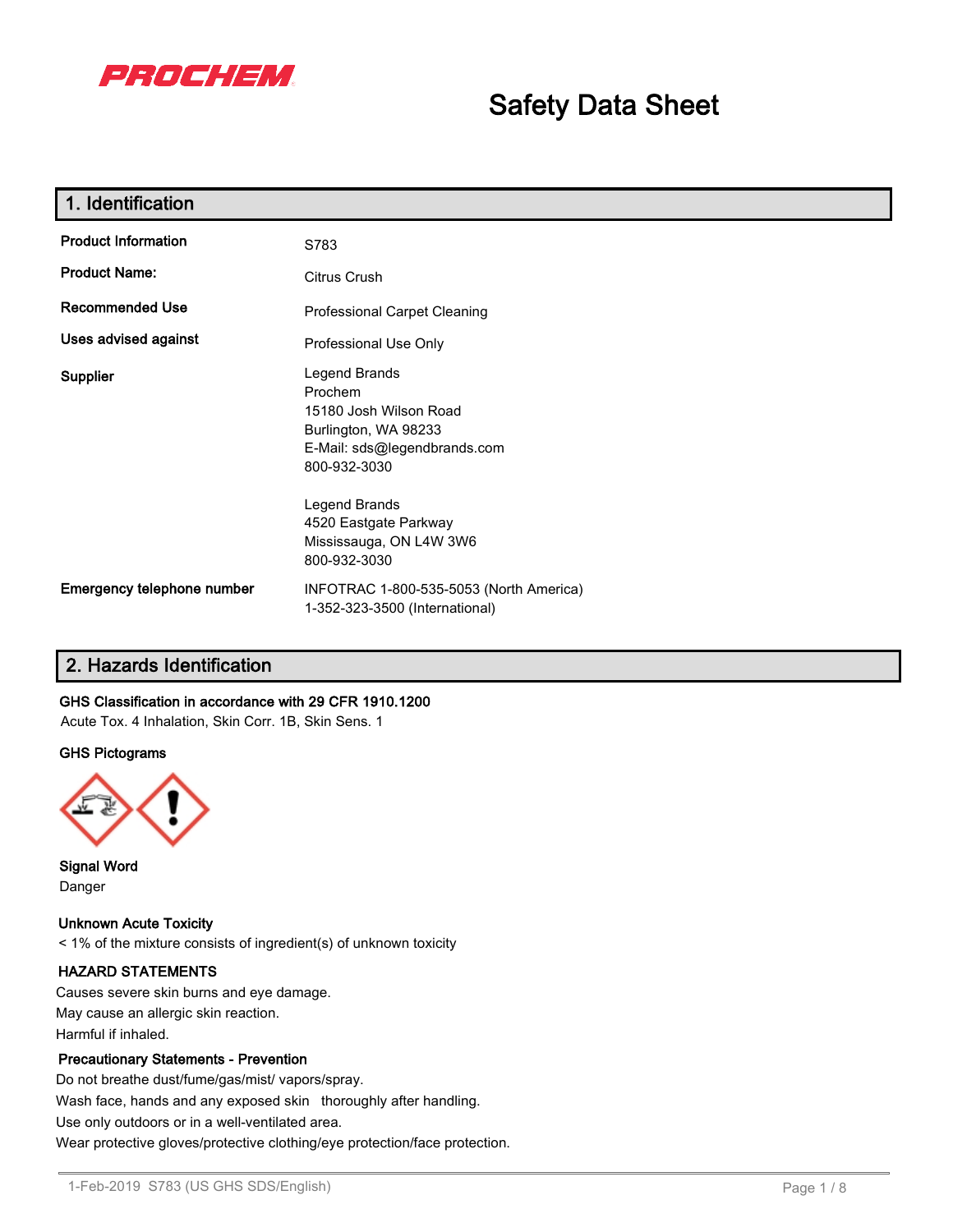#### **Precautionary Statements - Response**

If swallowed: Rinse mouth. Do NOT induce vomiting.

If on skin: Wash with plenty of water

If on skin (or hair): Take off immediately all contaminated clothing. Rinse skin with water/shower.

If inhaled: Remove person to fresh air and keep comfortable for breathing.

If in eyes: Rinse cautiously with water for several minutes. Remove contact lenses, if present and easy to do. Continue rinsing.

Immediately call a poison center/doctor.

If skin irritation or rash occurs: Get medical advice/attention.

Wash contaminated clothing before reuse.

#### **Precautionary Statements - Storage**

Store locked up.

#### **Precautionary Statements - Disposal**

Dispose of contents in accordance with local/regional/national/international regulations.

### **3. Composition/Information on Ingredients**

| <b>Chemical Name</b>            | CAS-No.    | <u>Wt. %</u> |
|---------------------------------|------------|--------------|
| Sodium carbonate                | 497-19-8   | 25-50        |
| SODIUM TRIPOLYPHOSPHATE         | 7758-29-4  | 25-50        |
| Sodium Metasilicate             | 6834-92-0  | $2.5 - 10$   |
| Alcohols, C10-14, ethoxylated   | 66455-15-0 | $2.5 - 10$   |
| Ethylene glycol monobutyl ether | 111-76-2   | $1.0 - 2.5$  |
| Tetrasodium Pyrophosphate       | 7722-88-5  | $1.0 - 2.5$  |
| Ethoxylated C12-16 Alcohols     | 68551-12-2 | $0.1 - 1.0$  |
| D-limonene                      | 5989-27-5  | $0.1 - 1.0$  |
| Phosphoric acid                 | 7664-38-2  | $0.1 - 1.0$  |

The exact percentage (concentration) of composition has been withheld as a trade secret.

## **4. First-aid Measures**

#### **Description of first-aid measures**

#### **General advice**

Call a physician if irritation develops or persists.

#### **Inhalation**

Move to fresh air.

#### **Skin contact**

Wash off immediately with soap and plenty of water. Remove all contaminated clothes and shoes.

#### **Eye contact**

Rinse thoroughly with plenty of water for at least 15 minutes and consult a physician. Remove contact lenses, if present.

#### **Ingestion**

Do NOT induce vomiting. Never give anything by mouth to an unconscious person. Gently wipe or rinse the inside of the mouth with water.

#### **Symptoms**

See Section 2.2, Label Elements and/or Section 11, Toxicological effects.

#### **Notes to physician**

Treat symptomatically.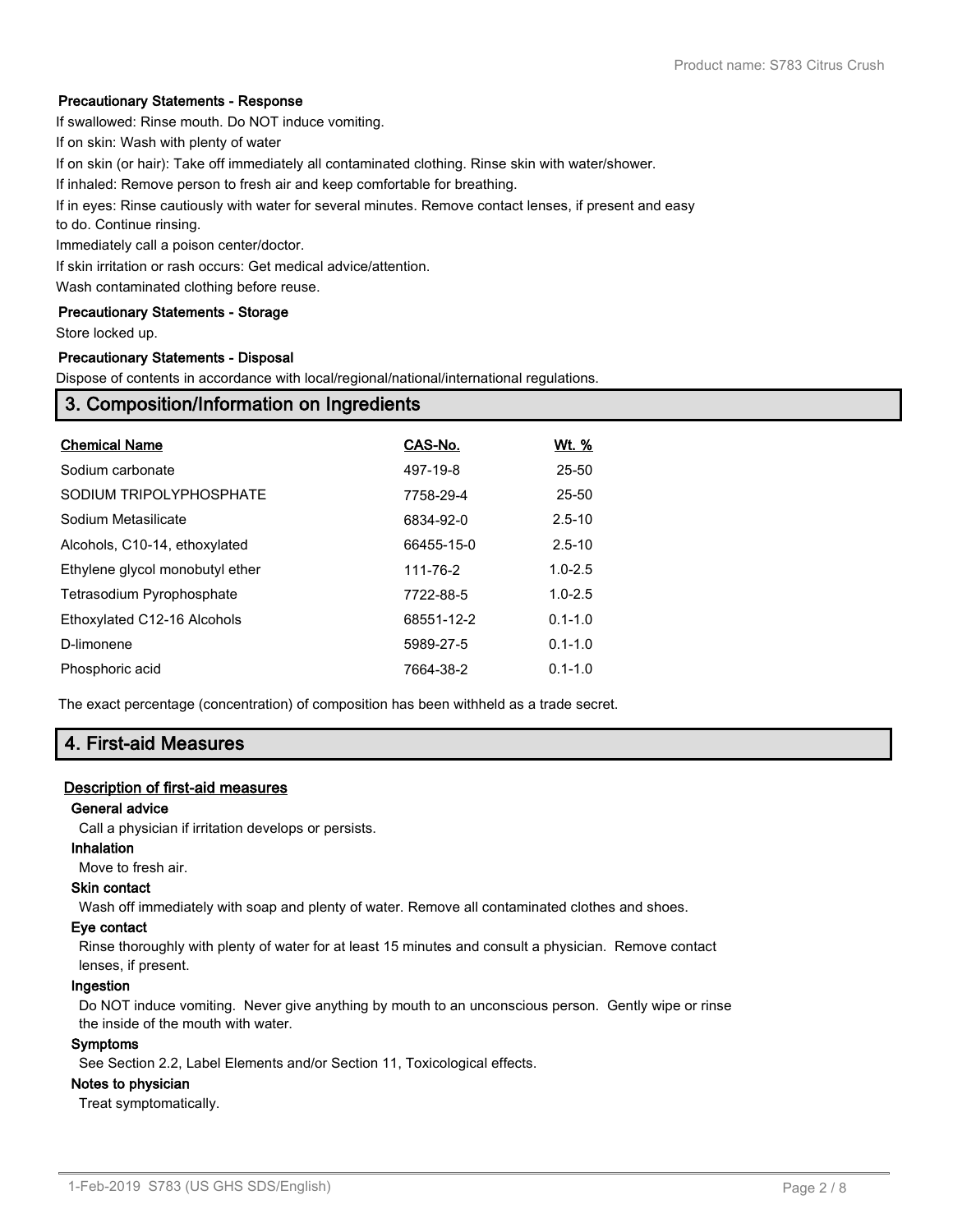## **5. Fire-fighting Measures**

#### **Extinguishing media**

#### **Suitable extinguishing media**

Use extinguishing measures that are appropriate to local circumstances and the surrounding environment.

#### **Extinguishing media which shall not be used for safety reasons**

High volume water jet.

#### **Special hazards arising from the substance or mixture**

No information available.

#### **Advice for firefighters**

As in any fire, wear self-contained breathing apparatus pressure-demand, MSHA/NIOSH (approved or equivalent) and full protective gear

#### **6. Accidental Release Measures**

#### **Personal precautions, protective equipment and emergency procedures**

#### **Personal precautions**

Avoid contact with skin, eyes and clothing. Ensure adequate ventilation, especially in confined areas. Do not breathe vapors or spray mist.

#### **Advice for emergency responders**

Use personal protection recommended in Section 8.

#### **Environmental precautions**

Prevent product from entering drains. See Section 12 for additional Ecological information.

#### **Methods and materials for containment and cleaning up**

#### **Methods for Containment**

Prevent further leakage or spillage if safe to do so. Pick up and transfer to properly labeled containers.

#### **Methods for cleaning up**

Use personal protective equipment as required.

#### **Reference to other sections**

See section 8 for more information

#### **7. Handling and Storage**

#### **Conditions for safe storage, including any incompatibilities**

#### **Advice on safe handling**

Handle in accordance with good industrial hygiene and safety practice.

#### **Hygiene measures**

See section 7 for more information.

#### **Storage Conditions**

Keep containers tightly closed in a cool, well-ventilated place.

### **8. Exposure Controls/Personal Protection**

| <b>Ingredients with Occupational Exposure Limits</b> |                               |                            |                               |                         |  |  |
|------------------------------------------------------|-------------------------------|----------------------------|-------------------------------|-------------------------|--|--|
| <b>Chemical Name</b>                                 | <b>ACGIH TLV-TWA</b>          | <b>ACGIH-TLV STEL</b>      | <b>OSHA PEL-TWA</b>           | <b>OSHA PEL-CEILING</b> |  |  |
| Ethylene glycol monobutyl ether<br>Phosphoric acid   | 20 ppm<br>l ma/m <sup>3</sup> | N.E.<br>$3 \text{ mg/m}^3$ | 50 ppm<br>1 ma/m <sup>3</sup> | N.E.<br>N.E.            |  |  |

**TLV = Threshold Limit Value TWA = Time Weighted Average PEL = Permissible Exposure Limit STEL = Short-Term Exposure Limit N.E. = Not Established**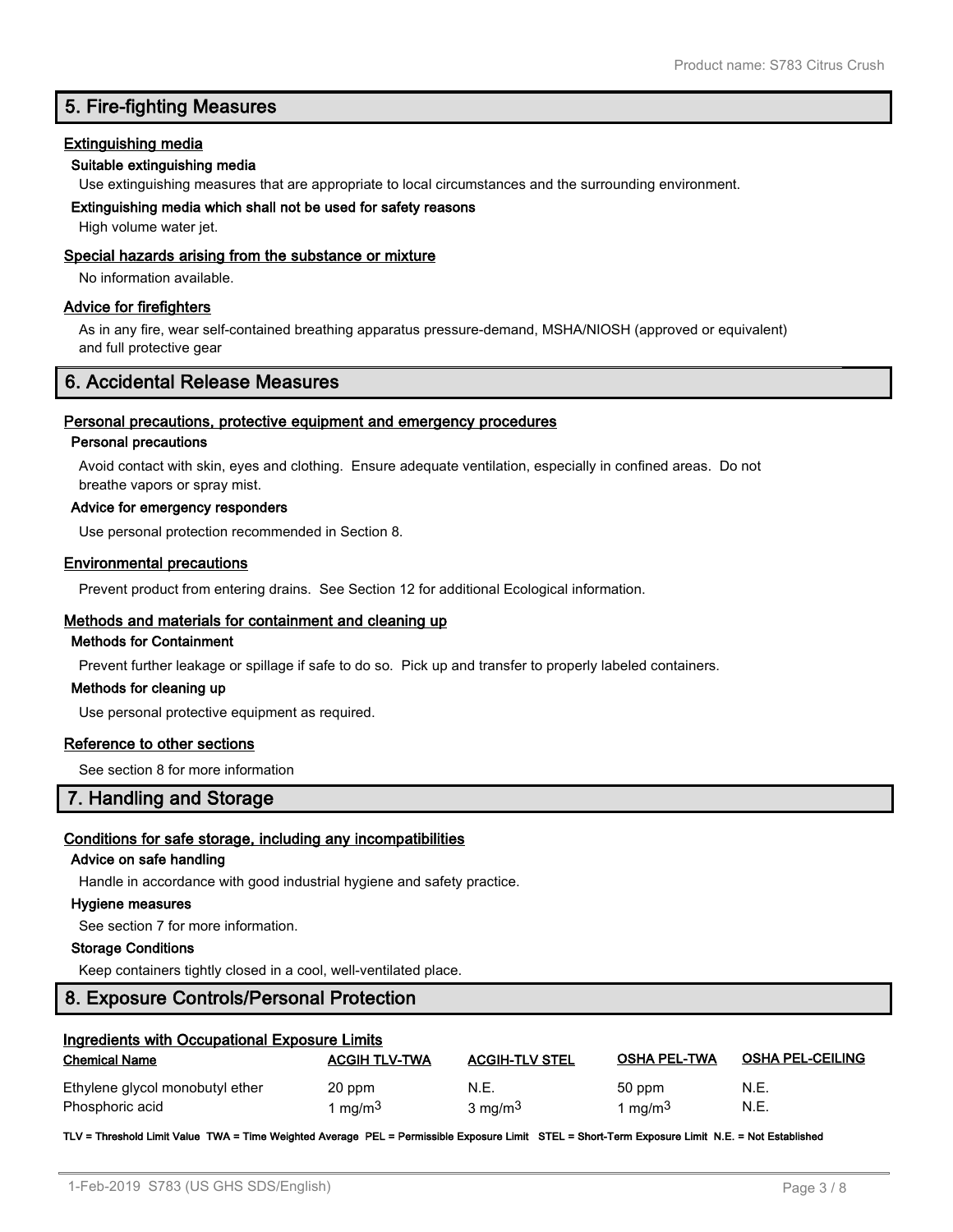#### **Engineering Measures**

Showers, eyewash stations, and ventilation systems.

#### **Personal protective equipment**

#### **Eye/Face Protection**

Safety glasses with side-shields.

#### **Skin and body protection**

Wear suitable protective clothing.

#### **Respiratory protection**

In case of insufficient ventilation wear suitable respiratory equipment.

#### **Hygiene measures**

See section 7 for more information.

## **9. Physical and chemical properties**

#### **Information on basic physical and chemical properties**

| <b>Physical state</b>                 | Powder                   |
|---------------------------------------|--------------------------|
| Appearance                            | Powder                   |
| Color                                 | Light Yellow             |
| Odor                                  | Citrus                   |
| <b>Odor Threshold</b>                 | No Information           |
| рH                                    | 11.4 (1% solution)       |
| Melting/freezing point, °C (°F)       | No Information           |
| Flash Point, °C (°F)                  | No Information           |
| Boiling point/boiling range, °C (°F)  | 176 (348.8)              |
| <b>Evaporation rate</b>               | No Information Available |
| <b>Explosive properties</b>           | No Information           |
| Vapor pressure                        | No Information           |
| Vapor density                         | No Information           |
| Specific Gravity (g/cm <sup>3</sup> ) | 0.800                    |
| <b>Water solubility</b>               | Soluble                  |
| <b>Partition coefficient</b>          | No Information           |
| Autoignition temperature, °C          | No Information           |
| Decomposition Temperature °C          | No Information           |
| Viscosity, kinematic                  | No Information           |
| <b>Other information</b>              |                          |

**Volatile organic compounds (VOC) content** 0% **Density, Ib/gal No Information** 

## **10. Stability and Reactivity**

#### **Reactivity**

Stable under normal conditions.

#### **Chemical stability**

Stable under recommended storage conditions.

#### **Possibility of hazardous reactions**

None known based on information supplied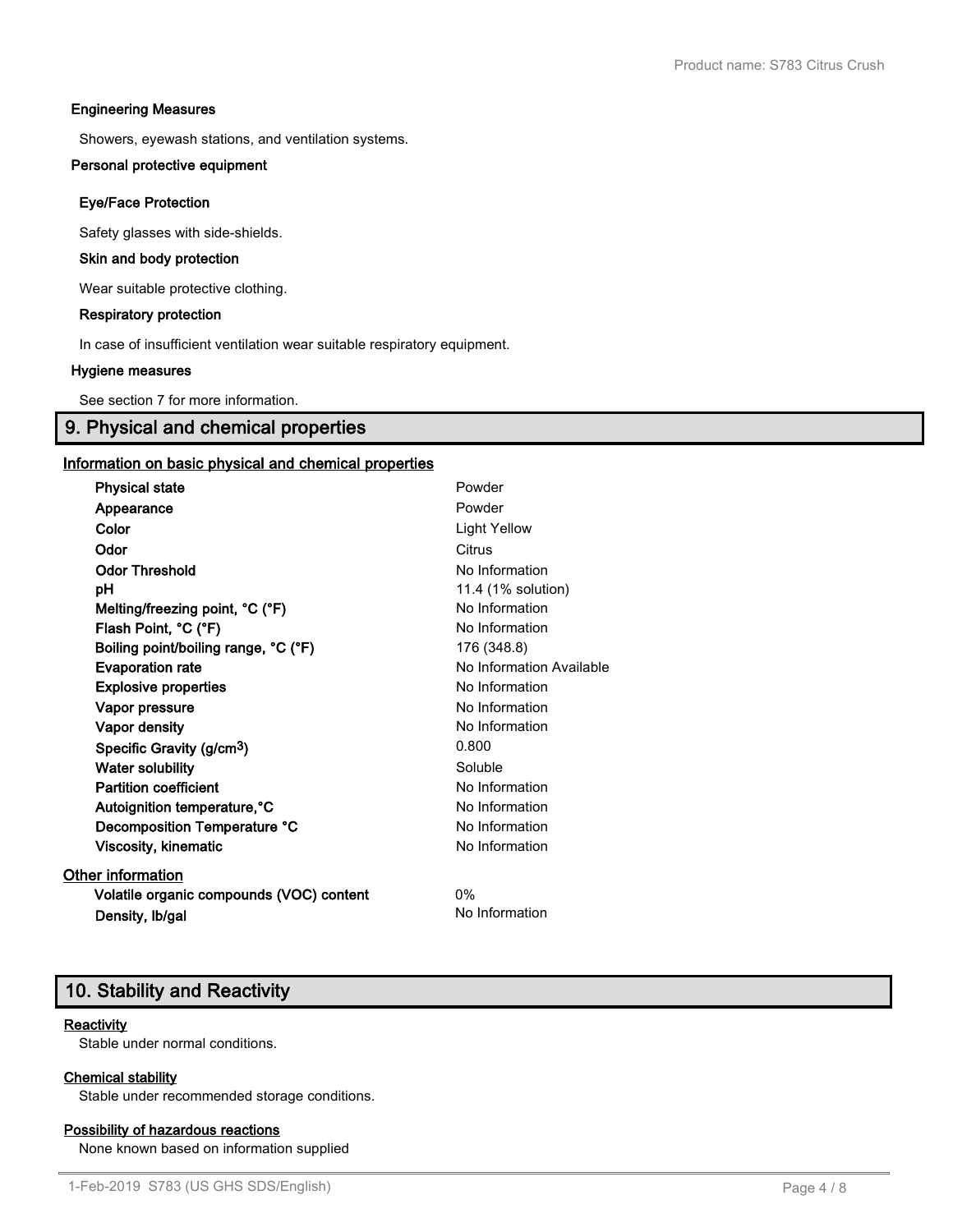#### **Conditions to Avoid**

None known

#### **Incompatible Materials**

None known based on information supplied

#### **Hazardous Decomposition Products**

None known

## **11. Toxicological Information**

#### **Information on toxicological effects**

#### **Acute toxicity**

**Product Information**

No Information

#### **The following values are calculated based on chapter 3.1 of the GHS document**

| ATEmix (oral)   | 4,981.058104 mg/kg |
|-----------------|--------------------|
| ATEmix (dermal) | 4,906.646275 mg/kg |
|                 |                    |

#### **Component Information**

| CAS-No.   | <b>Chemical Name</b>            | LD50 Oral         | LD50 Dermal | <b>LC50</b> Inhalation     |
|-----------|---------------------------------|-------------------|-------------|----------------------------|
| 497-19-8  | Sodium carbonate                | 4090 mg/kg Rat    | 2002        | 0.8 mg/l Guinea pig (Dust) |
| 6834-92-0 | Sodium Metasilicate             | 1153 mg/kg Rat    | N.I.        | N.I.                       |
| 111-76-2  | Ethylene glycol monobutyl ether | 470               | 2000        | 11 (Vapor)                 |
| 7722-88-5 | Tetrasodium Pyrophosphate       | 1000 - 3000 mg/kg | N.I.        | N.I.                       |
|           |                                 | Rat               |             |                            |
| 5989-27-5 | D-limonene                      | 5200 mg/kg, 4400  | >5000 mg/kg | N.I.                       |
|           |                                 | mg/kg Rat         | Rabbit      |                            |
| 7664-38-2 | Phosphoric acid                 | 1530 mg/kg Rat    | 2740 mg/kg  | N.I.                       |
|           |                                 |                   | Rabbit      |                            |

N.I. = No Information

#### **Skin corrosion/irritation.**

SKIN IRRITANT

#### **Eye damage/irritation.**

No Information

#### **Respiratory or skin sensitization**

No Information

#### **Ingestion.**

No Information

### **Germ cell mutagenicity.**

When symptoms persist or in all cases of doubt seek medical advice

## **Carcinogenicity.**

No Information

## **Reproductive toxicity**

No Information

## **Specific target organ systemic toxicity (single exposure).**

## No Information

**Specific target organ systemic toxicity (repeated exposure).**

## No Information

## **Aspiration hazard.**

No Information

## **Primary Route(s) of Entry**

No Information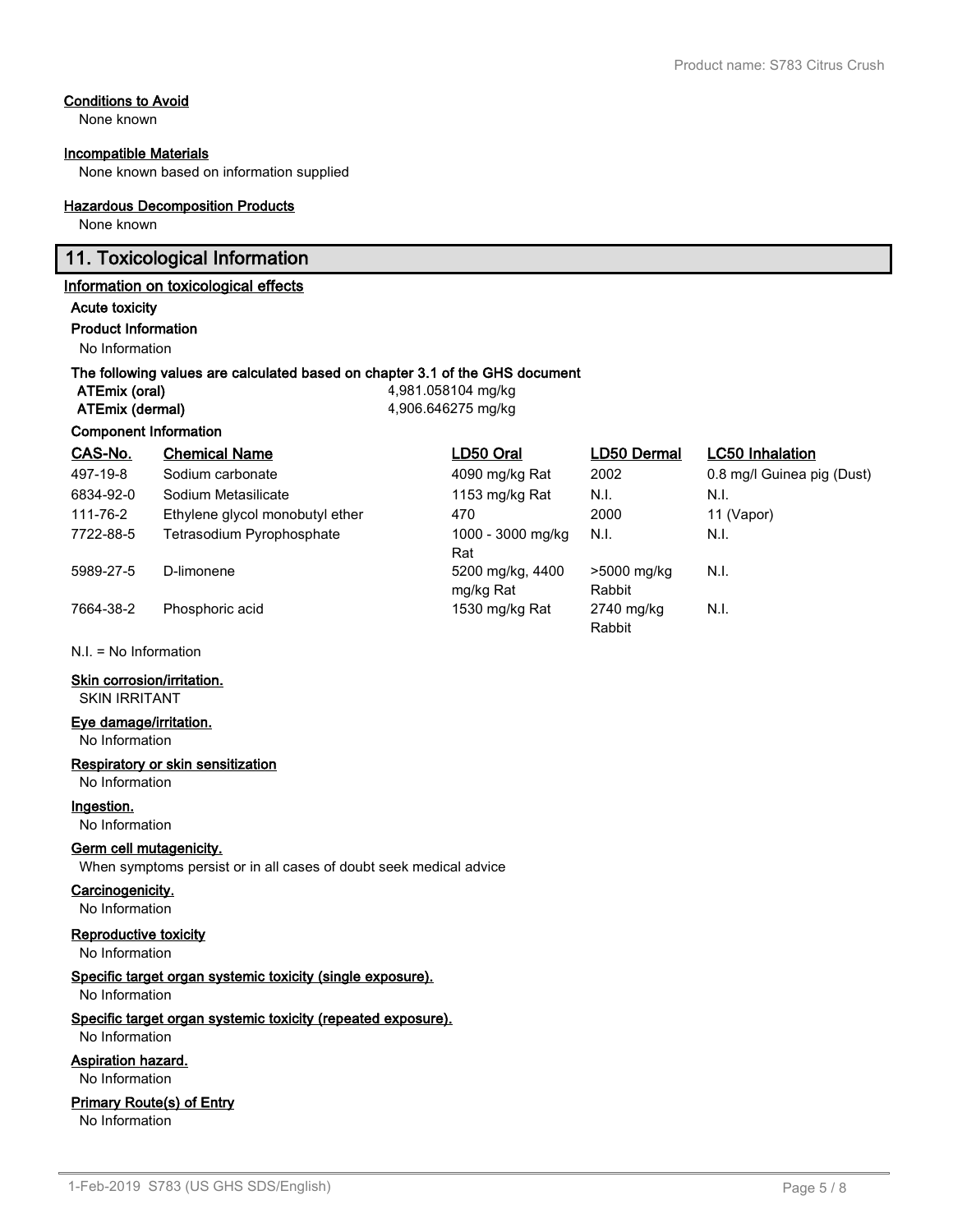## **12. Ecological Information**

## **Toxicity**

44.84250 % of mixture consists of components of unknown hazards to the aquatic environment.

#### **Ecotoxicity effects**

| Chemical Name                               | <b>Toxicity to fish</b><br>Toxicity to algae |                                 | Toxicity to daphnia and other<br>aquatic invertebrates |
|---------------------------------------------|----------------------------------------------|---------------------------------|--------------------------------------------------------|
|                                             |                                              | LC50 96 h Lepomis macrochirus   |                                                        |
| Sodium carbonate                            |                                              | 300 mg/L, LC50 96 h             | EC50 48 h Daphnia magna 265                            |
| 497-19-8                                    |                                              | Pimephales promelas 310 - 1220  | mg/L                                                   |
|                                             |                                              | mq/L                            |                                                        |
| Sodium Metasilicate<br>6834-92-0            |                                              | LC50 96 h Brachydanio rerio 210 |                                                        |
|                                             |                                              | mg/L, LC50 96 h Brachydanio     |                                                        |
|                                             |                                              | rerio 210 mg/L                  |                                                        |
|                                             |                                              | LC50 96 h Lepomis macrochirus   |                                                        |
| Ethylene glycol monobutyl ether<br>111-76-2 |                                              | 1490 mg/L, LC50 96 h Lepomis    | EC50 48 h Daphnia magna<br>>1000 ma/L                  |
|                                             |                                              | macrochirus 2950 mg/L           |                                                        |
| D-limonene<br>5989-27-5                     |                                              | LC50 96 h Pimephales promelas   |                                                        |
|                                             |                                              | 0.619 - 0.796 mg/L, LC50 96 h   |                                                        |
|                                             |                                              | Oncorhynchus mykiss 35 mg/L     |                                                        |

#### **Persistence and degradability**

No data are available on the product itself.

#### **Bioaccumulative potential**

Discharge into the environment must be avoided.

#### **CAS-No. Chemical Name log POW** 111-76-2 Ethylene glycol monobutyl ether 0.81

#### **Mobility in soil**

No information

#### **Other adverse effects**

No information

## **13. Disposal Considerations**

#### **Waste Disposal Guidance**

Disposal should be in accordance with applicable regional, national and local laws and regulations. No Information

## **14. Transport Information**

#### **DOT**

| <b>Hazard Class:</b> | Not regulated |
|----------------------|---------------|
| <b>IMDG</b>          |               |
| <b>Hazard Class:</b> | Not regulated |
| IATA                 | Not regulated |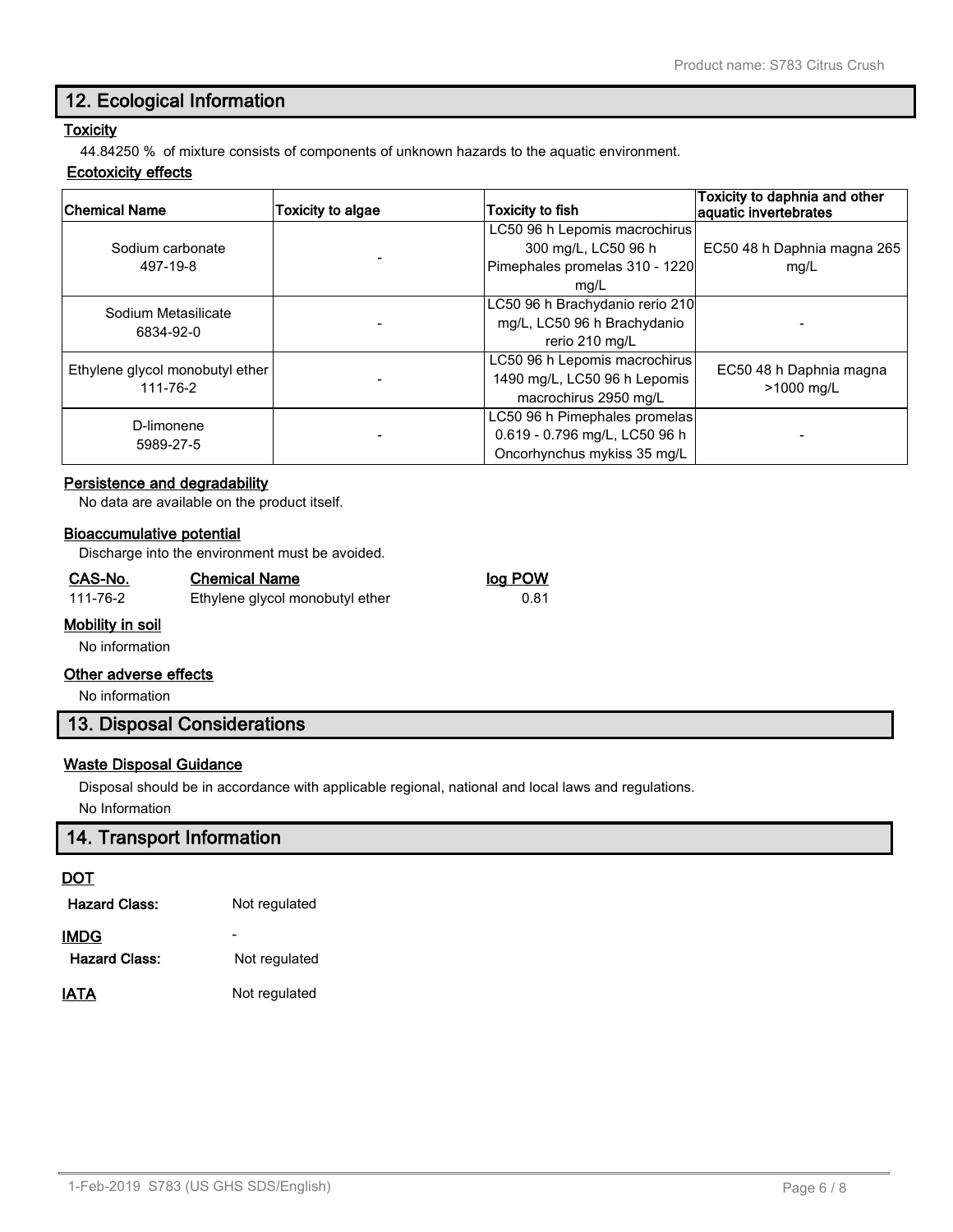## **15. Regulatory Information**

## **International Inventories:**

| TSCA                 | Complies                                                                                         |
|----------------------|--------------------------------------------------------------------------------------------------|
| <b>DSL</b>           | Complies                                                                                         |
| <b>EINECS/ELINCS</b> |                                                                                                  |
| <b>ENCS</b>          |                                                                                                  |
| <b>IECSC</b>         |                                                                                                  |
| <b>KECI</b>          |                                                                                                  |
| <b>PICCS</b>         |                                                                                                  |
| AICS                 |                                                                                                  |
| <b>NZIoC</b>         |                                                                                                  |
|                      |                                                                                                  |
| <b>TSCA</b>          | United States Toxic Substances Control Act Section 8(b) Inventory                                |
| <b>DSL</b>           | <b>Canadian Domestic Substances List</b>                                                         |
| <b>EINECS/ELINCS</b> | European Inventory of Existing Chemical Substances/European List of Notified Chemical Substances |
| <b>ENCS</b>          | Japan Existing and New Chemical Substances                                                       |
| <b>IECSC</b>         | China Inventory of Existing Chemical Substances                                                  |
| <b>KECL</b>          | Korean Existing and Evaluated Chemical Substances                                                |

| <b>PICCS</b> | Philippines Inventory of Chemicals and Chemical Substances |
|--------------|------------------------------------------------------------|
| <b>AICS</b>  | Australian Inventory of Chemical Substances                |
| <b>NZIoC</b> | New Zealand Inventory of Chemicals                         |
| TCSI         | <b>Taiwan Chemical Substance Inventory</b>                 |

## **U.S. Federal Regulations:**

### **SARA SECTION 313:**

This product contains the following substances subject to the reporting requirements of Section 313 of Title III of the Superfund Amendment and Reauthorization Act of 1986 and 40 CFR part 372:

No Sara 313 components exist in this product.

### **TOXIC SUBSTANCES CONTROL ACT 12(b):**

This product contains the following chemical substances subject to the reporting requirements of TSCA 12(B) if exported from the United States:

No TSCA 12(b) components are present in this product.

### **CALIFORNIA PROPOSITION 65 CARCINOGENS**

No Proposition 65 Carcinogens exist in this product.

## **CALIFORNIA PROPOSITION 65 REPRODUCTIVE TOXINS**

No Proposition 65 Reproductive Toxins exist in this product.